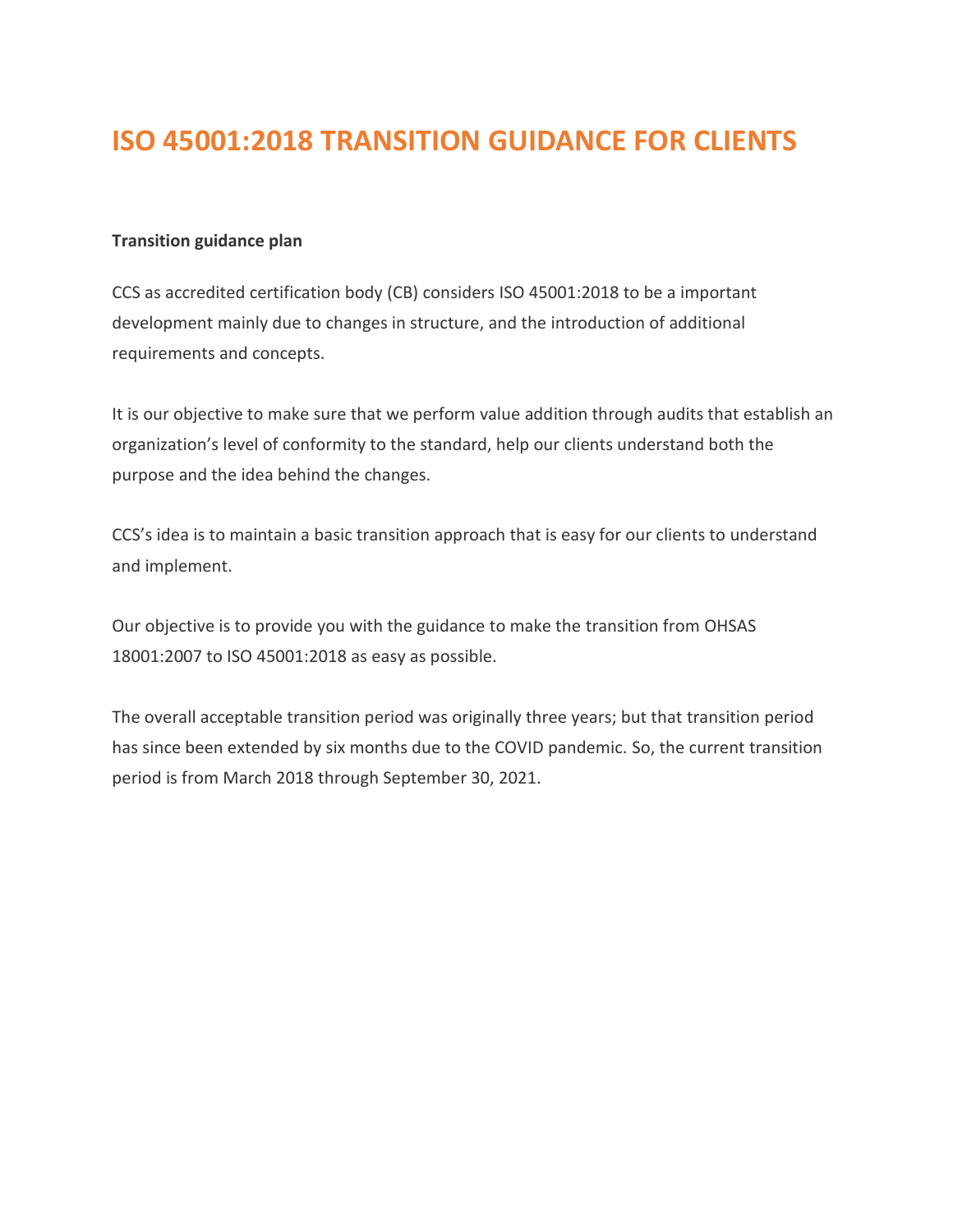## **Step 1: Transition guidelines - ISO 45001:2018**

- 1. The International Accreditation Forum (IAF) has stated that organizations will have 3 years from the date of the standards publication to transition their OHSMS to become compliant to the new standard.
- 2. **All current existing certificates to OHSAS 18001:2007 will expire three years after release and publication of ISO 45001:2018.**
- 3. Transition from OHSAS 18001:2007 to ISO 45001:2018 may be accomplished during a single visit. A minimum of one day additional time shall be added to the duration to effectively evaluate the changes and effectiveness of implementation. Based on IAF MD-21:2018 – issue 1.
- 4. If a client's OHSAS 18001:2007 certificate expires before they can fully transition to the ISO 45001:2018 standard, they may be re-registered to OHSAS 18001:2007 (subject to a cut-off period to allow for subsequent transition).

The expiration date of this re-registered certificate will be within the three-year anniversary of the release of ISO 45001:2018.

5. A new certificate to the 2018 version will be issued when it can be satisfactorily shown that a client has fully met the requirements of the new standard. As is the current practice, all major non-conformities must be formally closed out and corrective actions for any minor non-conformances must be received and accepted by CCS, prior to issuance of a certificate.

Prior to the Transition Audit being undertaken, clients are required to complete the CCS ISO 45001:2018 Gap Analysis Document. Clients are also encouraged to complete an internal audit and management review against the new standard, as this exercise serves both to ensure that all requirements have been addressed in the management system and to provide easy reference to these requirements during the transition audit. As a minimum, the client must have completed a formal gap analysis using the document mentioned above and reviewed the output with Top Management at management review or an equivalent mechanism.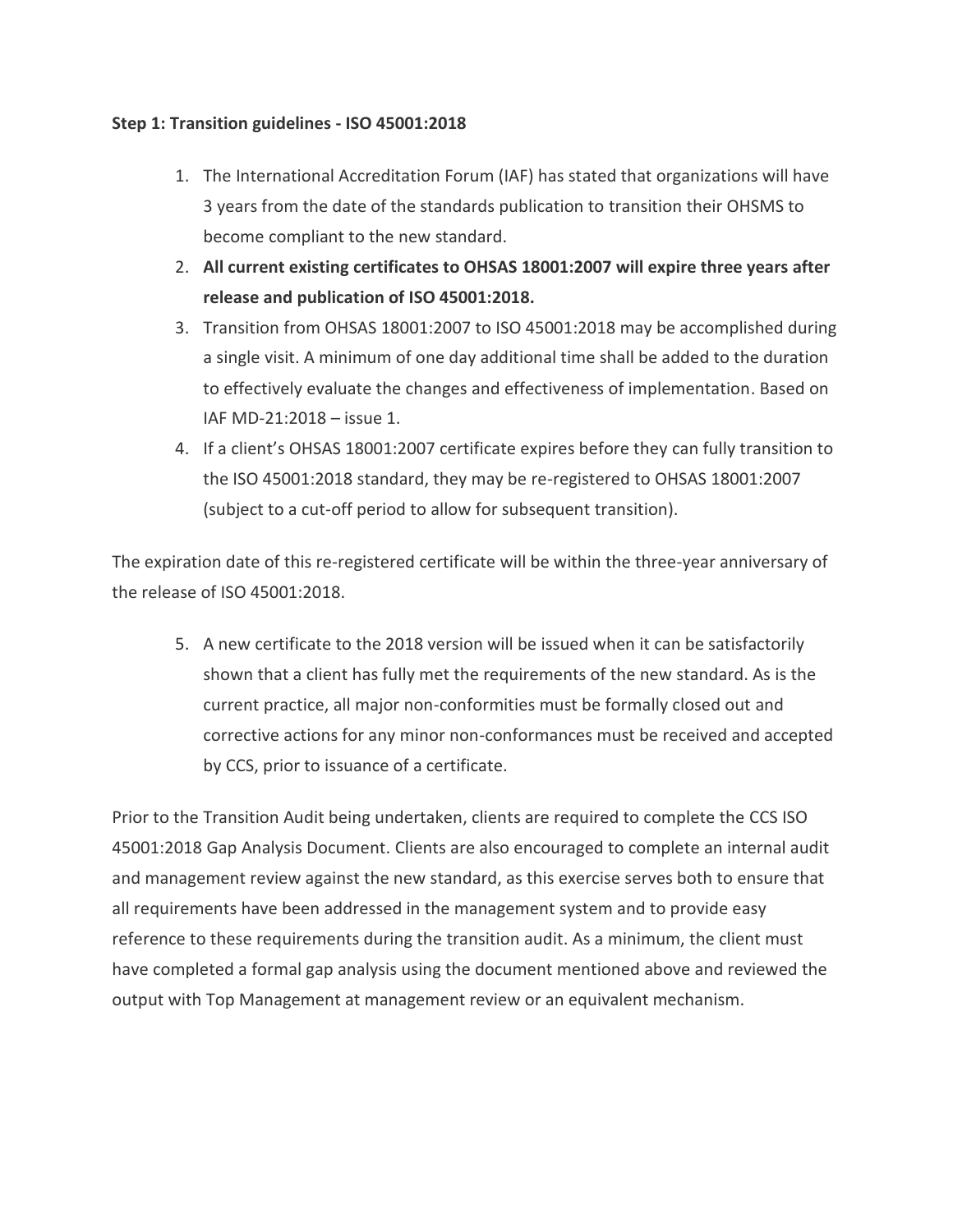### **Step 2: Your transition process**

Based on the three-year transition timeline, we have developed the following transition process for organizations that currently have a registered OHSAS 18001:2007 system with CCS:

## **TRANSITION AT ANNUAL AUDIT**

- Transitions will be conducted at the time of annual surveillance or recertification audit.
- Additional mandatory time will be added to the audit duration in order to allow the completion of a full and effective transition assessment against the new standard requirements.
- The additional time will be a minimum of one day. Additional time will be determined according to unique criteria of the organization. This will be determined by CCS. To find out your specific transition audit duration please talk to a member of the CCS team.
- If successful, CCS will issue a new certificate with the valid until date:
	- $\circ$  At a surveillance audit this will reflect the previous certificate.
	- $\circ$  At a re-certification audit this will reset the three-year certification cycle
	- o In the circumstance where the three-year certification cycle has been restricted by the end of the transition period, and the transition has taken place during a surveillance audit, the validity date will be reset to three years from the date of the previous reassessment or initial certificate validity date.

**Please note: At the point of scheduling your transition audit you will be informed of the additional days required and therefore the audit duration and cost. This will be determined by CCS and applies to all organizations.**